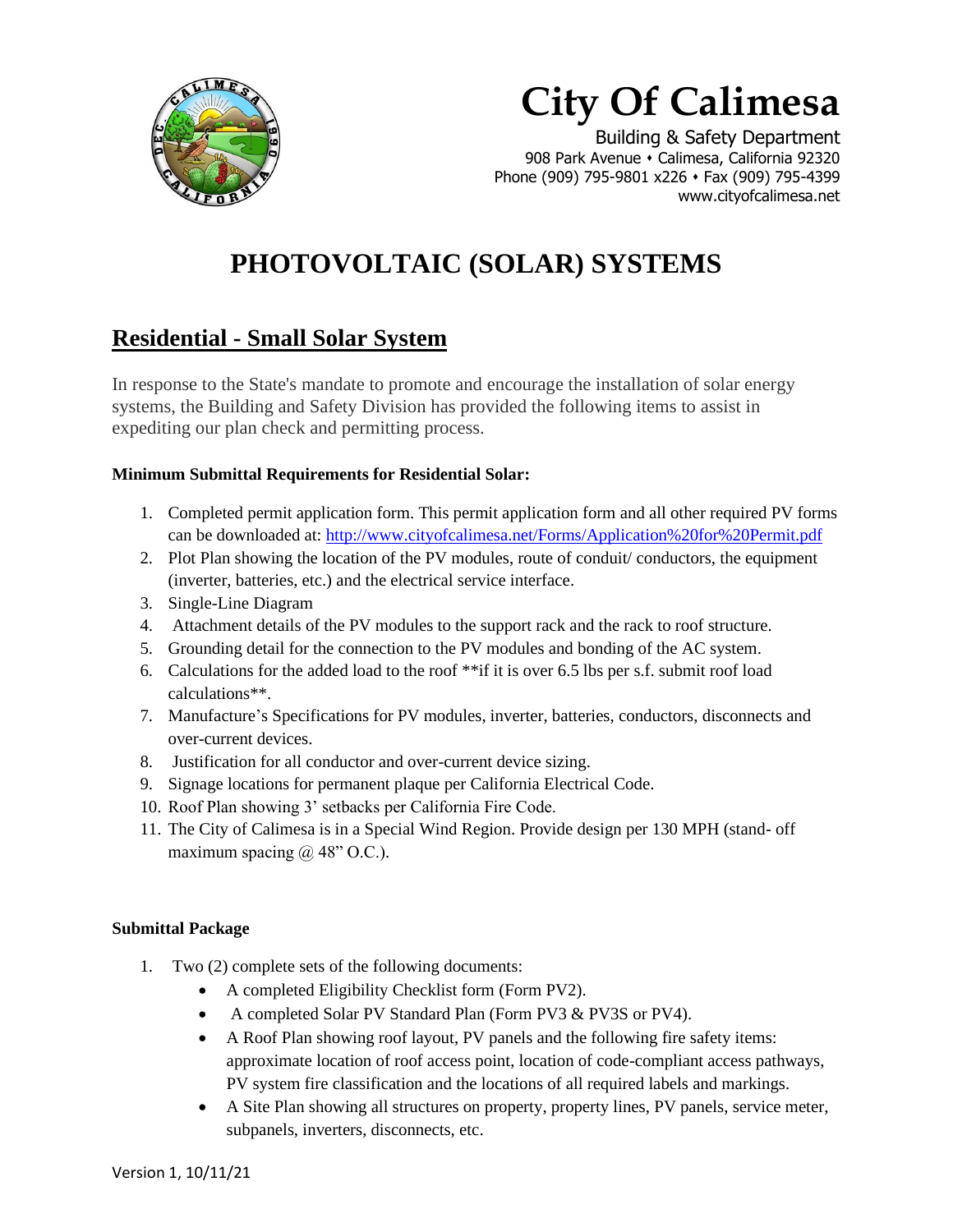- Listed/approved manufacturer Specification Sheets for all proposed equipment including modules, inverters, panels, racking system, support mounts, etc.
- A completed Structural Criteria form (Form PV5). For non-qualifying systems, provide structural drawings and calculations stamped and signed by a California licensed architect or registered professional civil or structural engineer, along with the following information:
	- a) The type of roof covering and the number of roof coverings installed.
	- b) Type of roof framing, size of members and spacing.
	- c) Weight of panels, support locations and method of attachment.
	- d) Framing plan and details for any work necessary to strengthen the existing roof structure.
	- e) Site-specific structural calculations.
	- f) Wind Design: 130 MPH Ultimate Design Wind Speed (Vult), Exposure C (max. stand- off spacing  $@$  48" O.C. for landscape).
	- g) Where an approved racking system is used, provide documentation showing manufacture of the rack system, maximum allowable weight the system can support, attachment method to the roof or ground, and product evaluation information or structural design for the rack system.

#### **PLAN REVIEW**

Permit applications can be submitted in person to the Building and Safety Division public counter. Only permit applications utilizing all standard plans (PV2, PV3 or PV4, and PV5) qualify for an expedited plan review timeframe within one to three working days.

- Strong Motion Instrumentation Program (SMIP) and Building Standards fees are based on overall project valuation cost.
- Additional fees apply for main panel upgrades.

\*Permit fee may vary.

#### **INSPECTIONS**

Once permit to construct the solar installation has been issued and the system has been installed, it must be inspected before final approval is granted for the solar system. Onsite inspections can be scheduled by calling the Building and safety electronic voice response system at (909) 795-9801 Ext 228. Inspection requests received by 4pm the business day before will be scheduled for the next business day.

Contractor/owner-builder must be prepared to show conformance with all technical requirements in the field at the time of inspection. The inspector will verify that the installation is in conformance with applicable code requirements and with the approved plans.

The inspection checklist provides an overview of common points of inspection that the applicant should be prepared to show compliance, common checks include the following:

1) Number of PV modules and model number match plans and specification sheets.